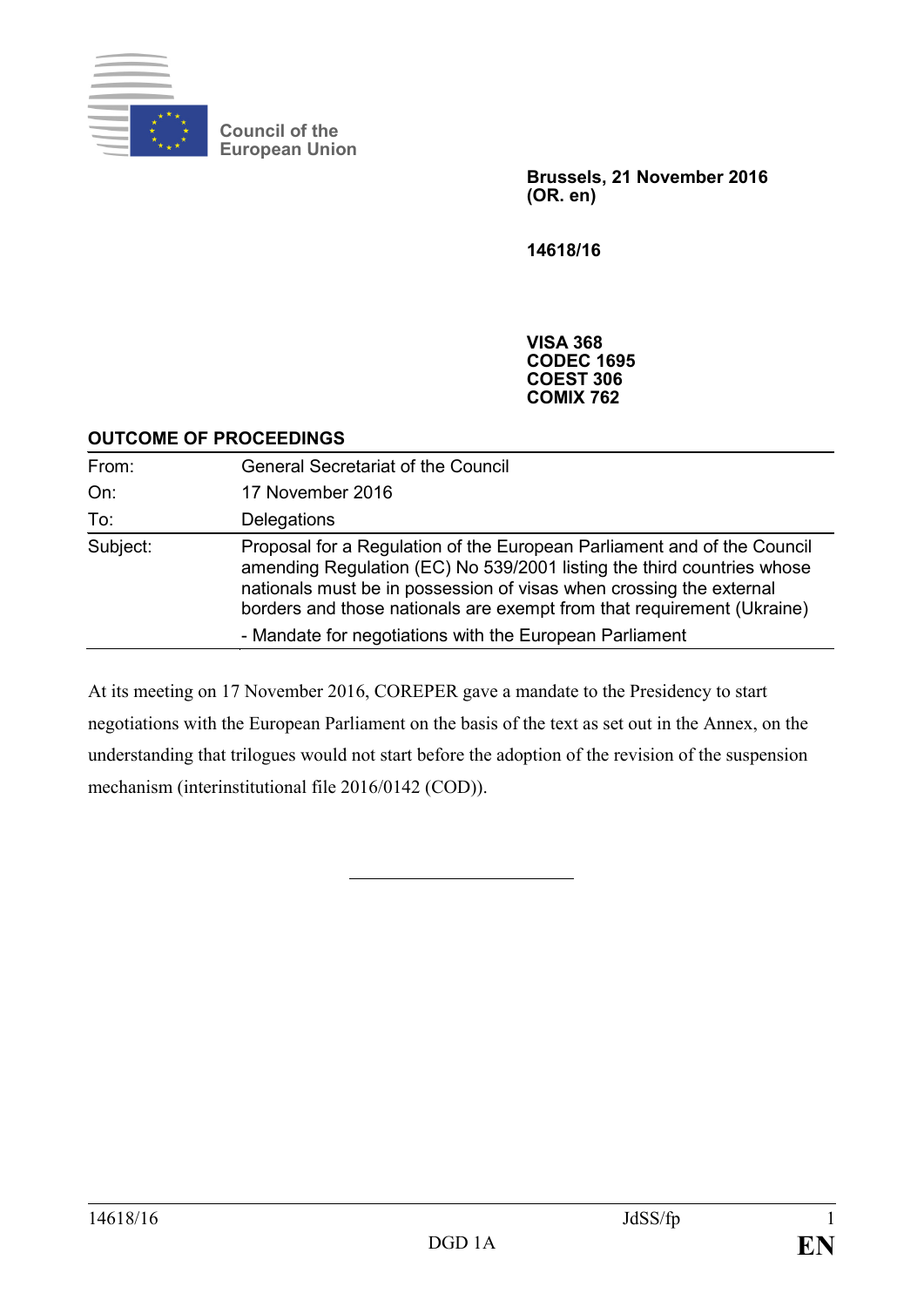## **REGULATION OF THE EUROPEAN PARLIAMENT AND OF THE COUNCIL**

#### **amending Regulation (EC) No 539/2001 listing the third countries whose nationals must be in possession of visas when crossing the external borders and those whose nationals are exempt from that requirement**

# **(Ukraine)**

# THE EUROPEAN PARLIAMENT AND THE COUNCIL OF THE EUROPEAN UNION,

Having regard to the Treaty on the Functioning of the European Union, and in particular point (a) of Article 77(2) thereof,

Having regard to the proposal from the European Commission,

After transmission of the draft legislative act to the national parliaments,

Acting in accordance with the ordinary legislative procedure,

Whereas:

(1) Council Regulation (EC) No 539/2001**[1](#page-1-0)** lists the third countries whose nationals must be in possession of a visa when crossing the external borders of the Member States and those whose nationals are exempt from that requirement. The composition of the lists of third countries in Annexes I and II should be, and should remain, consistent with the criteria set therein. References to third countries in respect of which the situation has changed as regards these criteria should be transferred from one annex to the other, as appropriate.

<span id="page-1-0"></span>**<sup>1</sup>** Council Regulation (EC) No 539/2001 of 15 March 2001 listing the third countries whose nationals must be in possession of visas when crossing the external borders and those whose nationals are exempt from that requirement, OJ L 81, 21.03.2001, p. 1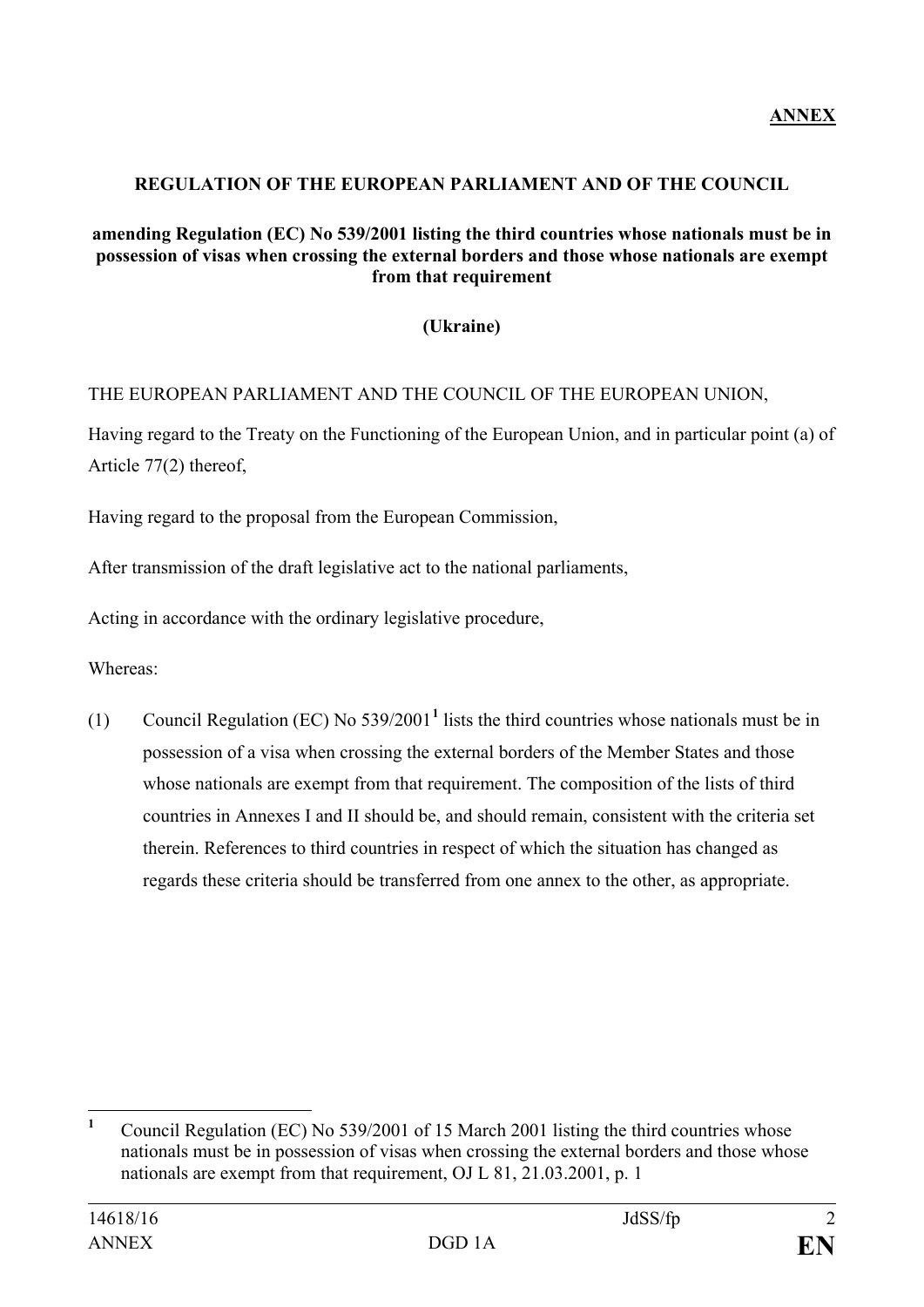- (2) It is considered that Ukraine has met all the benchmarks set out in the Visa Liberalisation Action Plan presented to the Ukrainian Government in November 2010, and therefore fulfils the criteria for its citizens to be exempted from the visa requirement when travelling to the territory of the EU Member States. **The continuous fulfilment by Ukraine of such criteria, especially on the fight against organised crime and corruption, will be duly monitored by the Commission in accordance with the relevant mechanism set out in Regulation (EC) No 539/2001.**
- (3) Ukraine should thus be transferred from Annex I to Regulation (EC) No 539/2001 to Annex II thereof. This visa waiver should apply only to holders of biometric passports issued in line with the standards of the International Civil Aviation Organisation (ICAO).
- (4) This Regulation constitutes a development of provisions of the Schengen *acquis* in which the United Kingdom does not take part, in accordance with Council Decision 2000/365/EC**[1](#page-2-0)** . The United Kingdom is therefore not taking part in the adoption of this Regulation and is not bound by it or subject to its application.
- (5) This Regulation constitutes a development of provisions of the Schengen *acquis* in which Ireland does not take part, in accordance with Council Decision [2](#page-2-1)002/192/EC<sup>2</sup>. Ireland is therefore not taking part in the adoption of this Regulation and is not bound by it or subject to its application.

<span id="page-2-0"></span>**<sup>1</sup>** Council Decision 2000/365/EC of 29 May 2000 concerning the request of the United Kingdom of Great Britain and Northern Ireland to take part in some of the provisions of the Schengen acquis, OJ L 131, 1.6.2000, p. 43

<span id="page-2-1"></span><sup>&</sup>lt;sup>2</sup> Council Decision 2002/192/EC of 28 February 2002 concerning Ireland's request to take part in some of the provisions of the Schengen acquis, OJ L 64, 7.3.2002, p. 20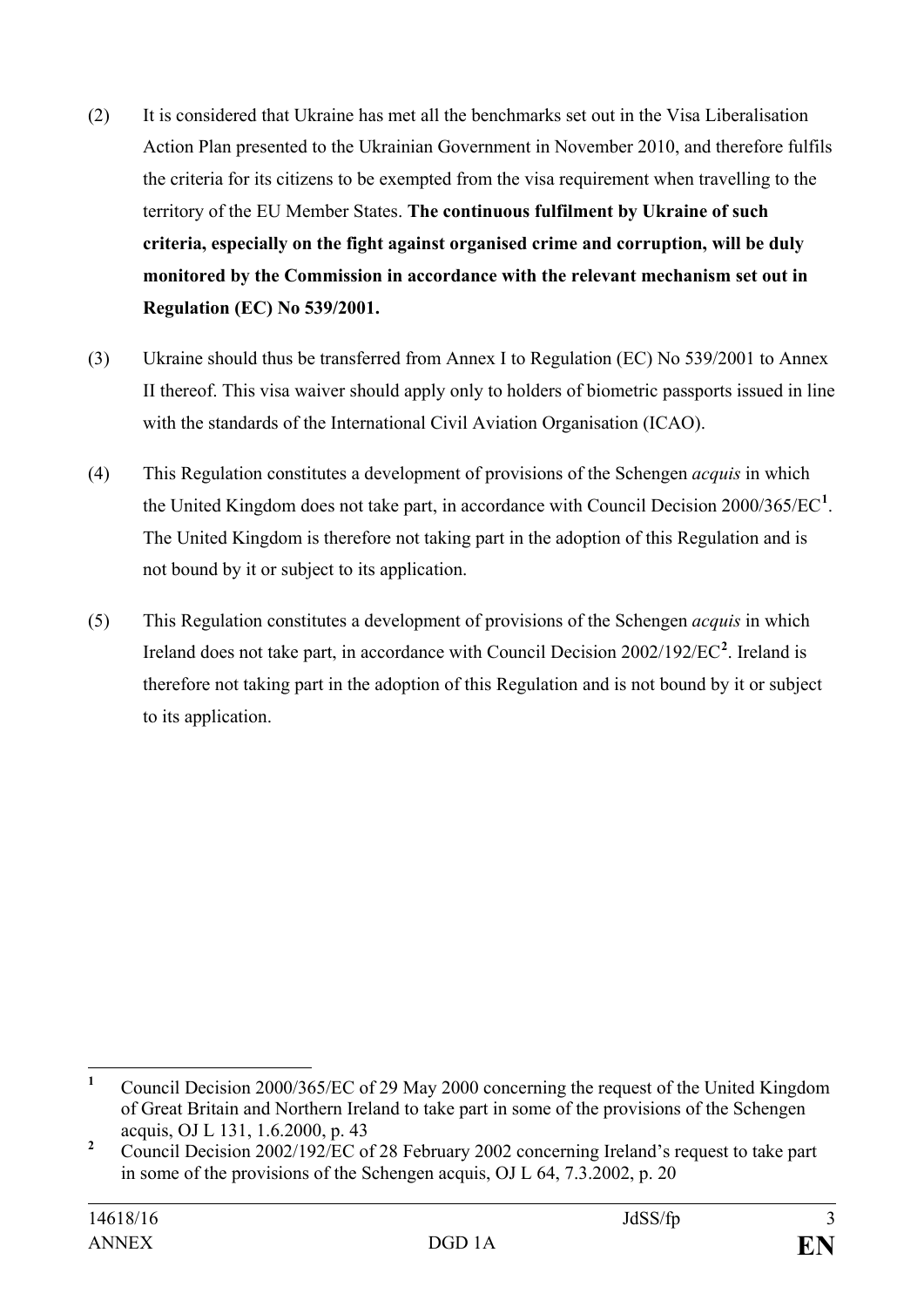- (6) As regards Iceland and Norway, this Regulation constitutes a development of provisions of the Schengen *acquis* within the meaning of the Agreement concluded by the Council of the European Union and the Republic of Iceland and the Kingdom of Norway concerning the association of these two States with the implementation, application and development of the Schengen *acquis*, which fall within the area referred to in Point B of Article 1, of Council Decision 1999/437/EC**[1](#page-3-0)** .
- (7) As regards Switzerland, this Regulation constitutes a development of the provisions of the Schengen *acquis* within the meaning of the Agreement between the European Union, the European Community and the Swiss Confederation on the Swiss Confederation's association with the implementation, application and development of the Schengen *acquis*, which fall within the area referred to in point B of Article 1, of Decision 1999/437/EC, read in conjunction with Article 3 of Council Decision 2008/146/EC**[2](#page-3-1)** .

<span id="page-3-0"></span>**<sup>1</sup>** Council Decision 1999/437/EC of 17 May 1999 on certain arrangements for the application of the Agreement concluded by the Council of the European Union and the Republic of Iceland and the Kingdom of Norway concerning the association of those two States with the implementation, application and development of the Schengen acquis, OJ L 176, 10.7.1999, p. 31

<span id="page-3-1"></span><sup>&</sup>lt;sup>2</sup> Council Decision 2008/146/EC of 28 January 2008 on the conclusion, on behalf of the European Community, of the Agreement between the European Union, the European Community and the Swiss Confederation on the Swiss Confederation's association with the implementation, application and development of the Schengen acquis, OJ L 53, 27.2.2008, p. 1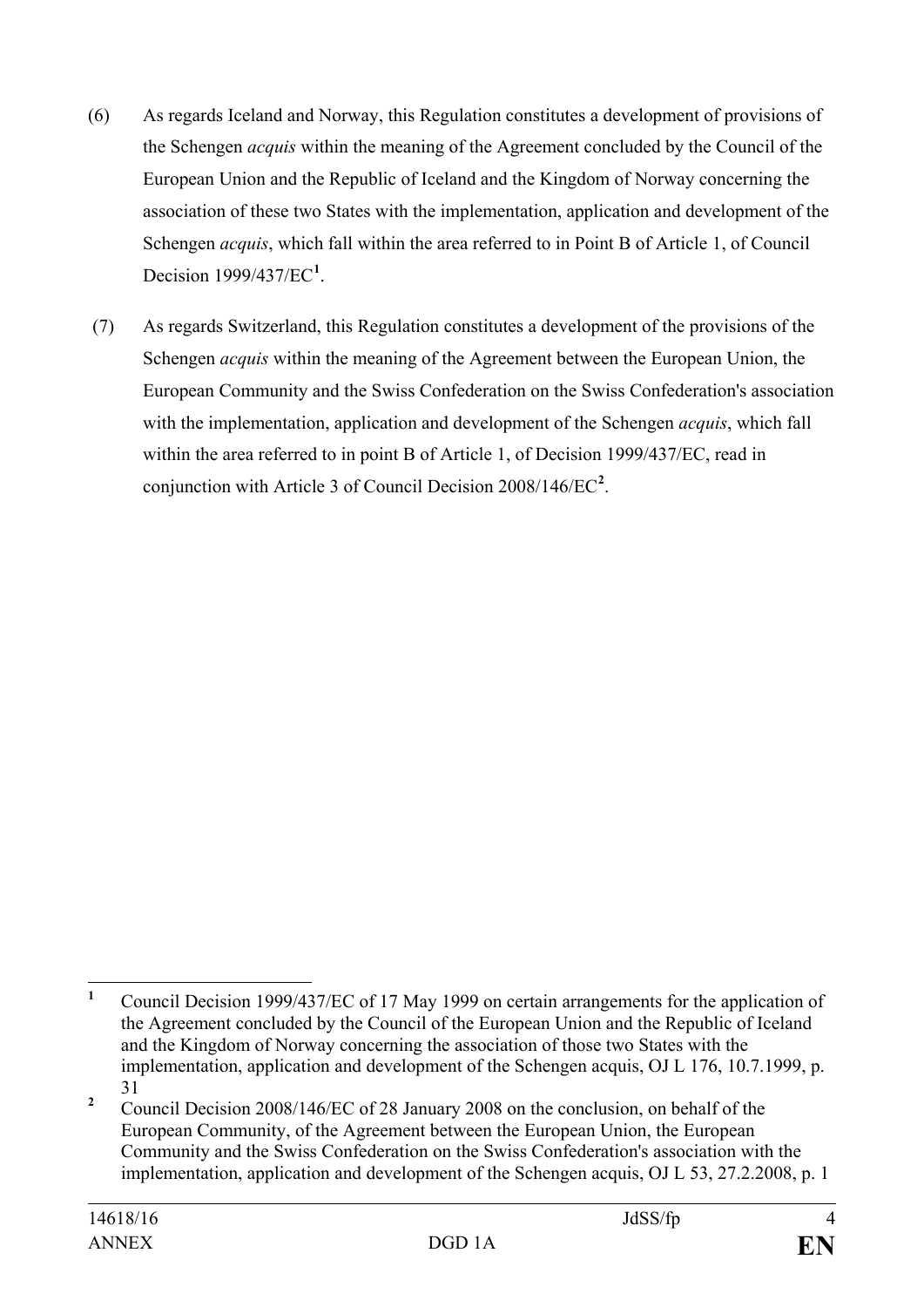(8) As regards Liechtenstein, this Regulation constitutes a development of the provisions of the Schengen *acquis* within the meaning of the Protocol signed between the European Union, the European Community, the Swiss Confederation and the Principality of Liechtenstein on the accession of the Principality of Liechtenstein to the Agreement between the European Union, the European Community and the Swiss Confederation on the Swiss Confederation's association with the implementation, application and development of the Schengen *acquis*, which fall within the area referred to in point B of Article 1, of Decision 1999/437/EC read in conjunction with Article 3 of Council Decision 2011/350/EU**[1](#page-4-0)** ,

# HAVE ADOPTED THIS REGULATION:

#### *Article 1*

Regulation (EC) No 539/2001 is amended as follows:

- (a) in Annex I, Part 1 ("STATES"), the reference to Ukraine is deleted.
- (b) in Annex II, Part 1 ("STATES"), the following reference is inserted:

"Ukraine"\*

 $\frac{1}{2}$  ,  $\frac{1}{2}$  ,  $\frac{1}{2}$  ,  $\frac{1}{2}$  ,  $\frac{1}{2}$  ,  $\frac{1}{2}$  ,  $\frac{1}{2}$ 

The visa waiver is limited to the holders of biometric passports issued in line with standards of the International Civil Aviation Organisation (ICAO).

<span id="page-4-0"></span><sup>&</sup>lt;sup>1</sup> Council Decision 2011/350/EU of 7 March 2011 on the conclusion, on behalf of the European Union, of the Protocol between the European Union, the European Community, the Swiss Confederation and the Principality of Liechtenstein on the accession of the Principality of Liechtenstein to the Agreement between the European Union, the European Community and the Swiss Confederation on the Swiss Confederation's association with the implementation, application and development of the Schengen acquis, relating to the abolition of checks at internal borders and movement of persons, OJ L 160, 18.6.2011, p. 19